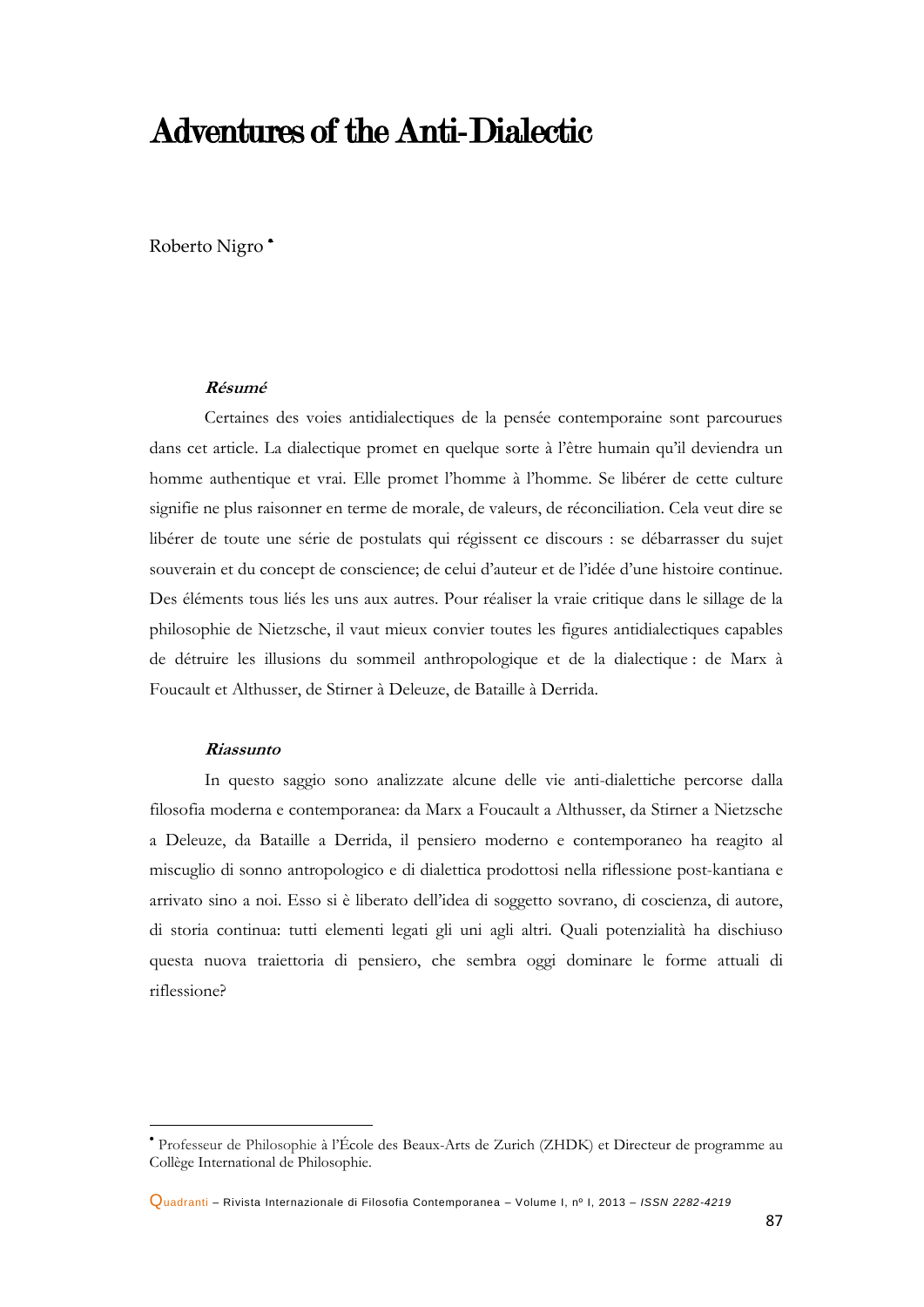It would not be exaggerated to say – by paraphrasing Foucault - that if some event of which we cannot at the moment do more than sense the possibility were to cause our modern culture to sever the links with its most recent past, one can certainly wager that the concept of dialectics would be erased from our memory. The fundamental arrangements of contemporary knowledge are so imbued with antidialectic issues that we do not know anymore what dialectics is. Our generation is trained, educated, driven to master philosophical machines that are by no means dialectically oriented. Discursive regimes governing our life, our actions, our thought and ways of thinking are nowadays deeply anti-dialectical.

And yet, the transition to an anti-dialectic culture is an invention of recent date. It was the effect of a change in the fundamental arrangements of knowledge that occurred no more than fifty years ago, when the prestige attaching to the dialectic began to fade with the advent of a generation (after 1960) which burned the idol venerated until now: this generation denounced the dialectic as the supreme illusion, from which it sought to free itself through recourse, this time, to Nietzsche, among others. The Nietzsche renaissance of the 1960s and 1970s took place in a climate characterized by the emergence of crucial philosophical and political issues: from the debate around the human sciences to the question of structuralism, from the development of the *nouveau roman* to the diffusion of the cinematographic *nouvelle vague*, from the first signs of the emergence of a new working class to the rise of social and political movements, from the crisis of old ideologies and fundamentalism to new political and existential experimentations.

To some extent, the Nietzschean experience was a radical one inasmuch as it allowed an entire generation to get rid of all forms of bureaucratization, which were dominant even in some political and theoretical orientations such as Marxism and psychoanalysis. Nietzsche's philosophy acted as a powerful machine of de-codification and de-bureaucratization. It allowed people to engage with new political practices and to direct their attention to the emergence of a new economy of power. The interest in Nietzsche's philosophy, among many other literary, artistic, and philosophical experiences, was the only path to get rid of those great philosophical machines, called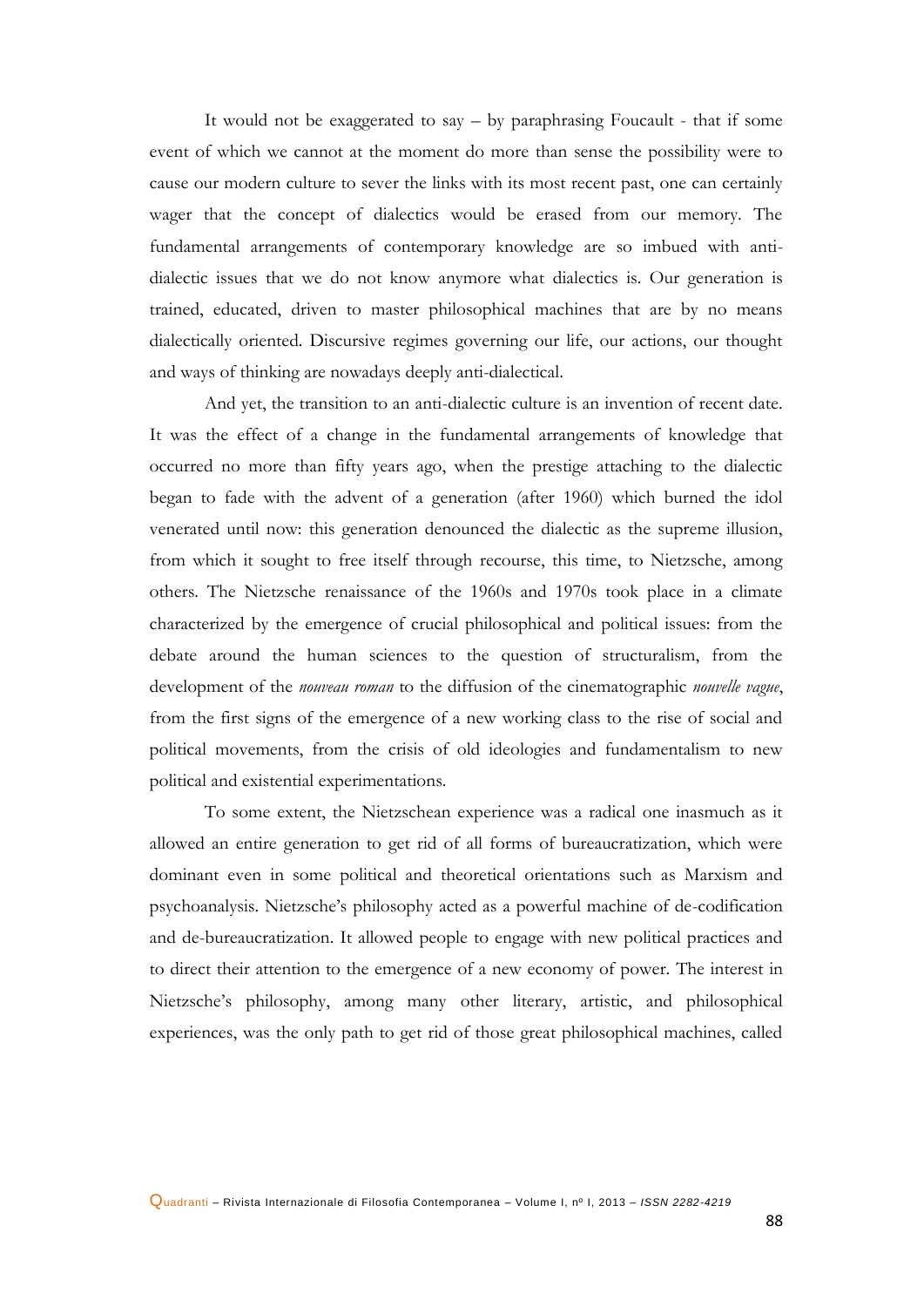Hegelianism and phenomenology, which were dominant after World War II: it was a way to reject Hegelianism and to feel uncomfortable in Existentialism<sup>1</sup>.

The 1960s saw some of the most influential interpretations of Nietzsche's work emerge. Authors such as Michel Foucault, Gilles Deleuze, Georges Bataille, Jacques Derrida, Maurice Blanchot, Pierre Klossowski, and Eugen Fink, to only name a few, were the protagonists of a Nietzsche renaissance that fundamentally challenged the configuration of modern thought, the direction of the political and social sciences, and even the form of political activism.

Nietzsche's philosophy had been accepted in France through a close *Auseinandersetzung* with Hegel. After World War II French philosophical debate was characterized by the resurgence of political activism associated with the existentialistphenomenological trajectory of the interpretation of Hegel's philosophy.<sup>2</sup> The question of negativity was emphasized by Jean Wahl in his existentialistic reading of Hegel, through specific references to those sections of the *Phenomenology of Spirit* respectively consecrated to the self-consciousness (for the Lordship and Bondage) and to religion (for the question of the death of God).<sup>3</sup> In a similar vein were Alexandre Kojève's lectures delivered at the École des Hautes Études in Paris between 1933 and 1939. Kojève put a specific emphasis on the question of negativity, by also exploring the dimension of finitude, which was at the core of Heidegger's philosophy. He established important connections between topics such as anxiety, nothingness, human beings, time, and being in his interpretation of the master–slave dialectic.<sup>4</sup> Kojève's reading of Hegel's *Phenomenology of Spirit* importantly contributed to the transformation of French academic culture, which was concerned with abandoning its Kantian and spiritualist character. The Kierkegaardian and Heideggerian echoes of his reading of Hegel were to play an important role in the thought of his turbulent disciple Georges Bataille.

1

Quadranti – Rivista Internazionale di Filosofia Contemporanea – Volume I, nº I, 2013 – *ISSN 2282-4219*

<sup>&</sup>lt;sup>1</sup> The two international conferences held in France in 1964 (colloque philosophique international de Royaumont) and 1972 (colloque de Cérisy-la-Salle) marked the importance of this revival and testified to the emergence of a new approach to Nietzsche's work. See G. Deleuze (ed.): 'Cahiers de Royaumont': Nietzsche, Paris 1964 (Éd. de Minuit); De Gandillac / Pautrat (eds.): Nietzsche aujourd'hui. Vol. 1: Intensité; Vol. 2: Passions, Paris 1972, 2011<sup>2</sup> : (Hermann, coll. "Cerisy archives"). See also G. Deleuze: "Pensée nomade", in Id.: L'île déserte et autres textes, Paris 2002 (Les éditions de Minuit), 351–364.

<sup>2</sup> Vincent Descombes: Modern French Philosophy, Cambridge 1980 (Cambridge University Press), esp. ch. 1.

<sup>3</sup> Hegel: Phenomenology of Spirit, Oxford 1977 (Oxford University Press), 104–137; 410–477. Jean Wahl: Le Malheur de la conscience dans la philosophie de Hegel. Paris 1951 (PUF). See also Roberto Salvadori: Hegel in Francia. Filosofia e politica nella cultura francese del Novecento, Bari 1974 (Dedalo), 196 and ff.

<sup>4</sup> See Alexandre Kojève: Introduction to the Reading of Hegel: Lectures on the Phenomenology of Spirit, New York 1969 (Basic Books), esp. lectures of the academic year 1937–38.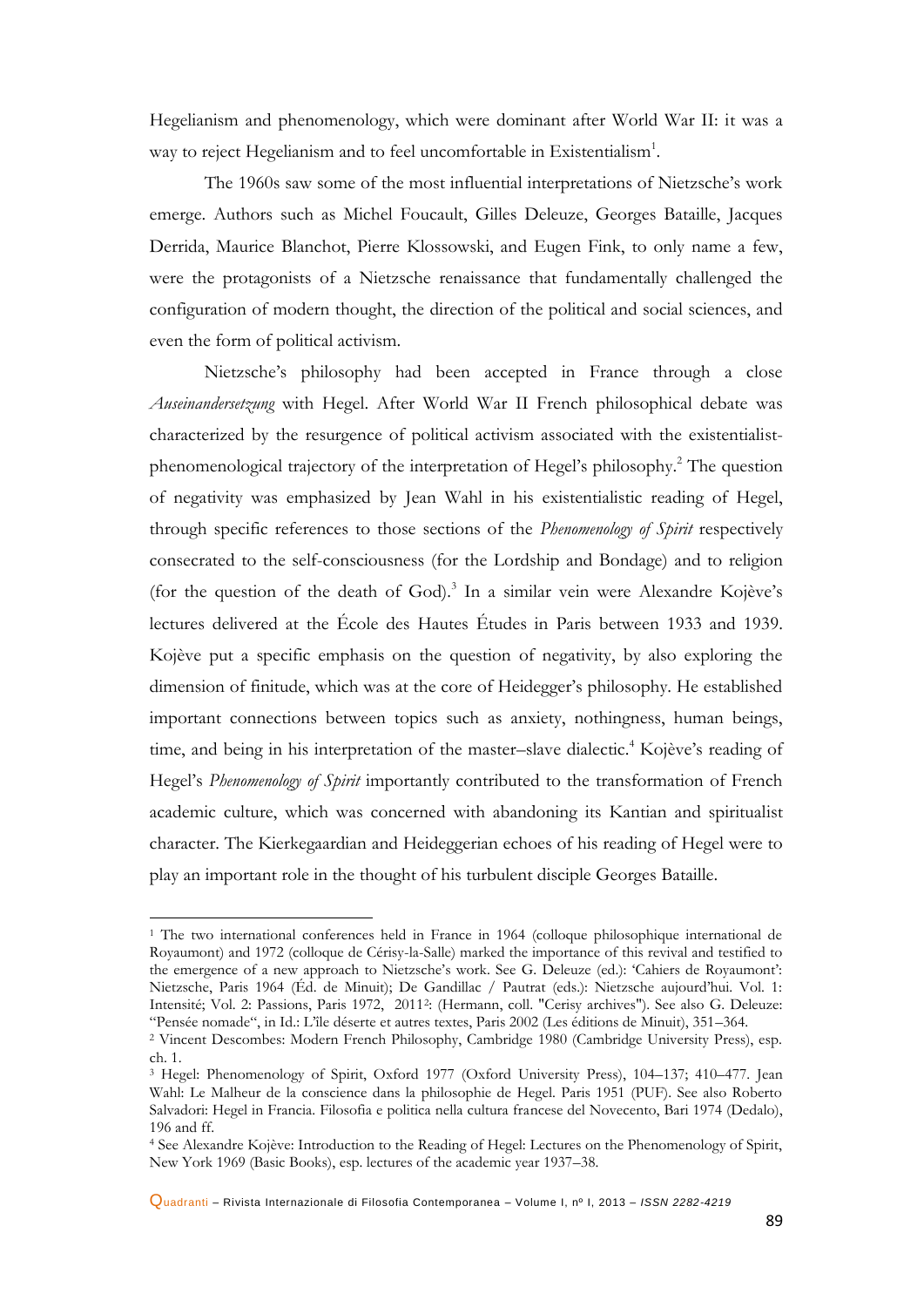Bataille's reading of Nietzsche might be considered both a turning point and the attempt to link Hegelian negativity with Nietzschean sovereignty.<sup>5</sup> Jacques Derrida, who made seminal comments on the relation of Bataille to Hegel, remarked that Bataille reflected unceasingly on Hegelianism, knowing very well that one should not misconstrue or treat Hegelianism and its immense enveloping resources lightly. In order to reach the form of awakening that allows someone to laugh at philosophy (at Hegelianism), Bataille calls for an entire  $d$  discipline', an entire  $d$  method of meditation'.<sup>6</sup>

According to the outline sketched here, we should not forget the importance of the work of the French translator of the *Phenomenolgy of Spirit*, Jean Hyppolite, one of the leading figures of Hegelianism in post-war France and master of Foucault, among others.<sup>7</sup> In a tribute to him at the École Normale Supérieure in January 1969, Foucault, who, after Hyppolite's death in 1968, took over his post at the Collège de France, remarked: "Khâgne students from immediately after the war remember M. Hyppolite's course on *Phenomenology of Spirit*: in this voice that kept on stopping, as if meditating was part of its rhythm, we heard not just the voice of a teacher, but also something of Hegel's voice and, perhaps, even the voice of philosophy itself."<sup>8</sup>

While undoubtedly a tribute to Jean Hyppolite, Foucault's words also allow us to better understand how Hegel's philosophy embodied the spirit of the time. In his inaugural lecture delivered at the Collège de France in 1970, Foucault affirmed: "I think I am greatly indebted to Jean Hyppolite. I know that, in many people's eyes, his work is under the reign of Hegel, and that our age, whether through logic or epistemology, whether through Marx or through Nietzsche, is attempting to flee Hegel […] But truly to escape Hegel involves an exact appreciation of the price we have to pay to detach ourselves from him."<sup>9</sup>

Foucault's remark makes even more sense if associated with other overviews he gave of the years of his philosophical apprenticeship. In an interview given in the 1980s that casts a retrospective glance at the '40s and the '50s, Foucault says: "The interest in

1

Quadranti – Rivista Internazionale di Filosofia Contemporanea – Volume I, nº I, 2013 – *ISSN 2282-4219*

<sup>5</sup> Georges Bataille: On Nietzsche. New York 1992 (Paragon House). See also J.-M. Besnier: Un disciple de Kojève très turbulent, in 'Magazine Littéraire', no. 243, June 1987, 42 and ff.

<sup>6</sup> Jacques Derrida: From Restricted to General Economy: An Hegelianism Without Reserve, in Id. Writing and Difference, London and New York 2001 (Routledge Classic), 319.

<sup>7</sup> See Jean Hyppolite**:** Genesis and Structure of Hegel's Phenomenology of Spirit. Evanston, IL 1974 (Northwestern University Press).

<sup>8</sup> Foucault: Dits et écrits, Paris 1994 (Gallimard),vol. 1, 779.

<sup>9</sup> Foucault: L'Ordre du discours. Leçon inaugurale au Collège de France prononcée le 2 décembre 1970, Paris 1971 (Gallimard), 74 (translated by Rupert Sawyer as *The Discourse on Language*, appendix in Foucault, *The Archaeology of Knowledge*, 235).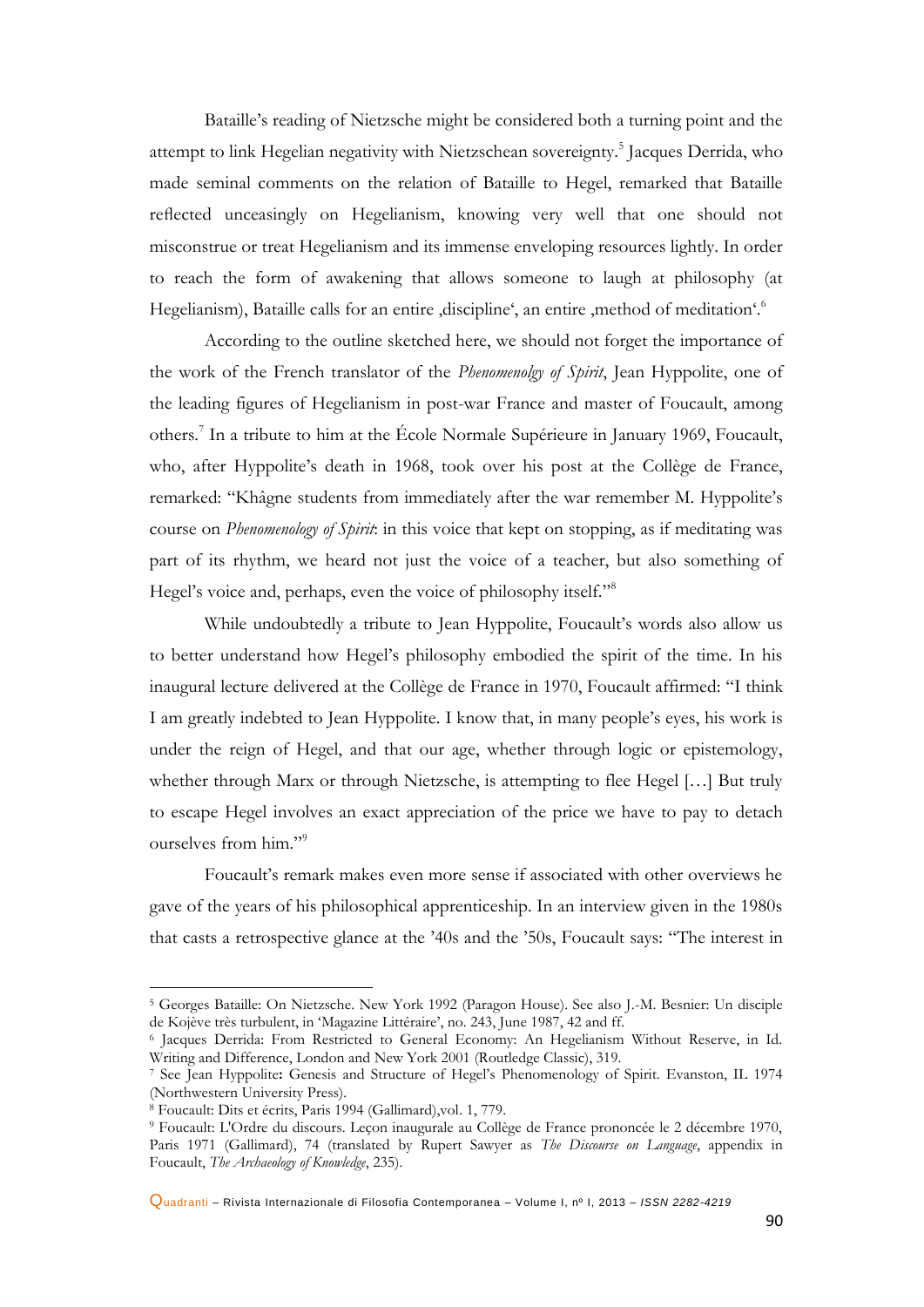Nietzsche and Bataille was not a way of distancing ourselves from Marxism or communism – it was the only path toward what we expected from communism. […] We were looking for other ways to that utterly different reality we thought was embodied by communism. That's why in 1950, without knowing Marx very well, rejecting Hegelianism and feeling uncomfortable in existentialism, I was able to join the French Communist Party. Being a 'Nietzschean communist' was really untenable and even absurd. I was well aware of that."<sup>10</sup>

These remarks help us to understand the complexity and richness of the new climate of intellectual inquiry that took root in France in the first decades after World War II. At the beginning of the 1960s works that were to have a major impact on the new philosophical and political debates were published within a few years of each other, from Heidegger's *Nietzsche* to Sartre's *Critique of Dialectical Reason*, from Koyre's *Newtonian Studies* to Vernant's *Greek Myth and Thought*. Moreover, these works interacted with those of Althusser, Lacan, Derrida, Canguilhem, to name only a few. This was the *Kampfplatz* in which the new interpretation of Nietzsche's philosophy emerged.

Most approaches to Nietzsche's philosophy at this time emphasized the antiacademic function of his work: Nietzsche's experience of thought allowed one to deviate from the prevailing academic culture and to cast off one's personality.

The reference to this intellectual context leads to a better understanding of the issues involved in the discussion of this topic. In fact, when we talk about dialectic, some misunderstandings should be avoided. Dialectic has probably been the highest form of argumentation our western culture has elaborated since the times of Heraclitus or Plato. The dialectical method has existed in different forms for 2500 years and still keeps a profound vitality. When we speak of dialectic and anti-dialectic culture today, however, we refer to a particular episode of modern culture that started in the 19<sup>th</sup> century with the philosophy of Hegel and came to an end with the emergence in the 1960s of an anti-dialectical orientation. What is at stake in this discussion is a mixture of dialectic and anthropology that gave rise to a slumber from which only the hammer of the philosopher would have awoken us.

In the  $19<sup>th</sup>$  century Hegel brought the dialectical method to such a high point of elaboration that it was identified with philosophy *tout court* and with the becoming of the Real. Hegel's philosophy impregnated the soil of our modern culture to such an

<sup>10</sup> Foucault: Interview with Michel Foucault, in Hurley/Faubion, Rabinow (eds.): Power: Essential Works of Foucault 1954–1984, New York 1997 (New Press), 249.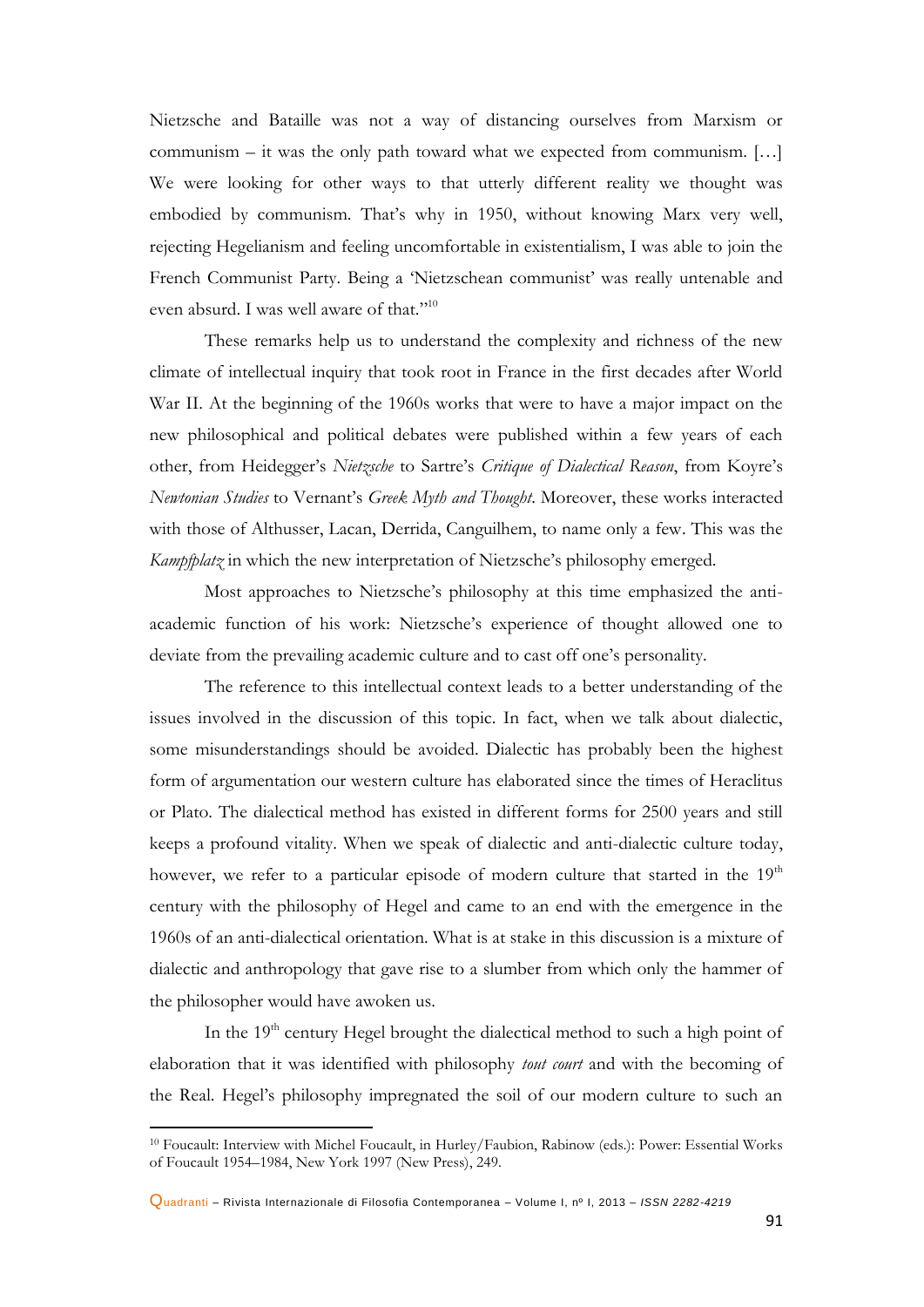extent that no one should misconstrue or treat Hegelianism and all its immense enveloping resources lightly. If our age, at some point of its history, started struggling to disengage itself from Hegel, if our age attempted to flee Hegel, this means that it was deeply trapped in the resources of Hegelianism.

To truly appreciate the legacy of Hegel's philosophy in modern culture, we could also refer here to the words Maurice Merleau-Ponty was able to write in 1946: "All the great philosophical ideas of the past century – the philosophies of Marx and Nietzsche, phenomenology, German existentialism, and psychoanalysis – had their beginnings in Hegel; it was he who started the attempt to explore the irrational and integrate it into an expanded reason, which remains the task of our century." <sup>11</sup>

This remark of Merleau-Ponty's is of twofold importance. On the one hand it stresses the pivotal role of Hegelian philosophy in our modern and contemporary culture. On the other it also highlights what is at stake in the Hegelian dialectical method, that is to say the attempt to explore the irrational and to integrate it into an expanded reason. One should not ignore that the Hegelian dialectical method was the most powerful form of analysis and interpretation of the historical process. Dialectic focuses on history as a process, as a becoming, as a development that occurs through conflicts, antagonisms, and contradictions.

Although my effort here consists in outlining how influential Hegel's philosophy was in our modern culture, what pivotal and hegemonic role it has played since the  $19<sup>th</sup>$  century, we should not go, however, too easily into the temptation of thinking that it enjoyed an undisputed supremacy over all other forms of knowledge throughout the  $19<sup>th</sup>$  and the  $20<sup>th</sup>$  Century until the Sixties. Already in the  $19<sup>th</sup>$  century the triumph of Hegelian philosophy underwent the hammer blows of many philosophers. Among them, Marx played surely one of the most important roles, since he overturned the Hegelian method by simultaneously using all its potentialities. Marx knew very well that Hegel's dialectical method is a powerful machine resting upon rationality and mystification. As he pointed out: "I should greatly like to make accessible to the ordinary human intelligence, in two or three printer's sheets [32-48 pages], what is *rational* in the method which Hegel discovered but at the same time enveloped in

<sup>11</sup> Maurice Merleau-Ponty: Sense and Non-sense, Evanston 1964 (Northwestern University Press), 63.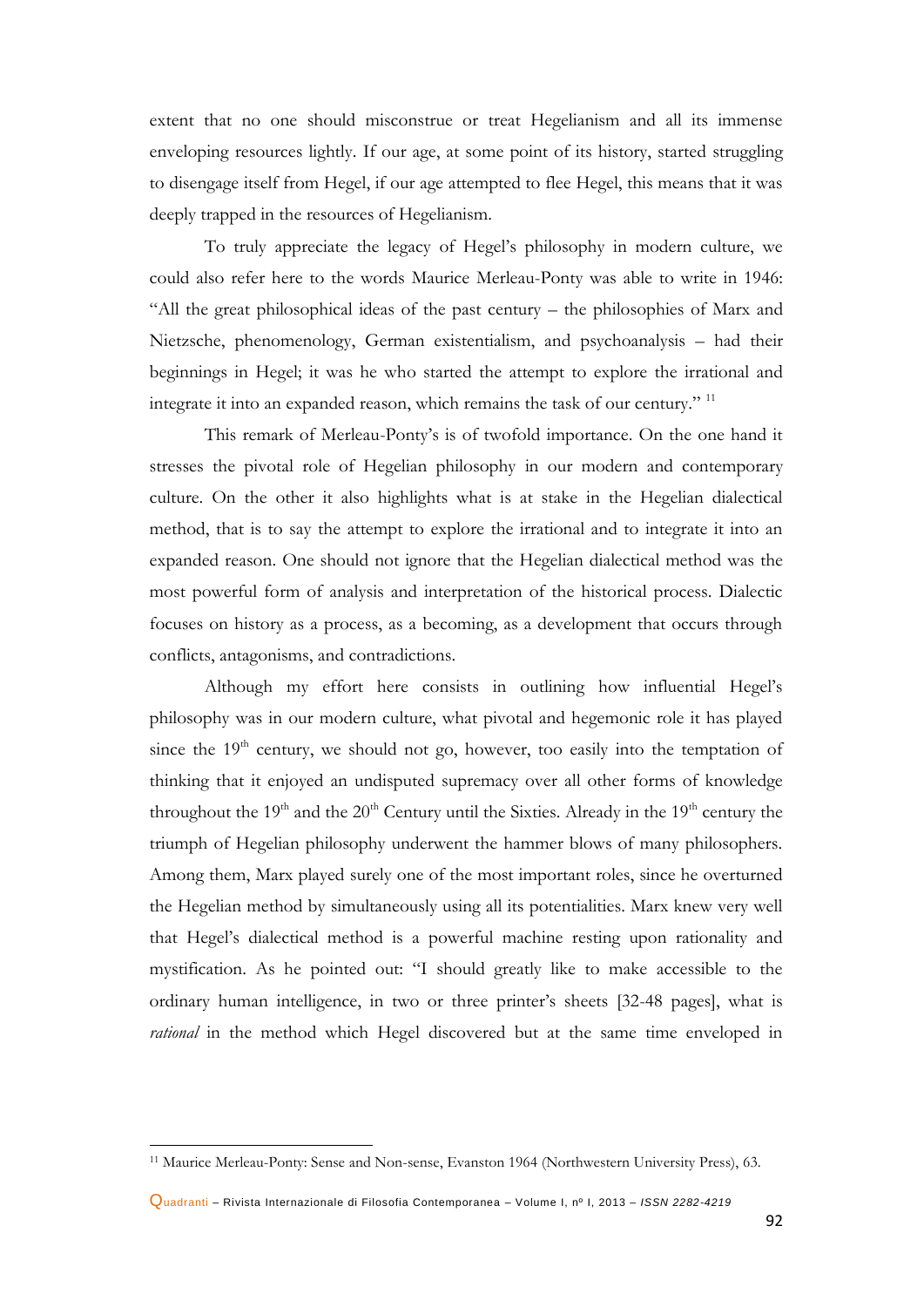mysticism."<sup>12</sup> In Marx' wake the explosion of the Hegelian system became possible and the overturn of the dialectical method into an anti-dialectical pattern could emerge for the first time. On Marx' account, it clearly appeared that the Hegelian dialectical method was irremediably stained by a teleological movement aiming at constantly unifying the opposites through a continuous process of synthesis. Negativity is the word allowing the whole dialectical movement to move towards more encompassing syntheses. In Hegel's dialectics, negativity is always integrated into the rational movement of the Spirit; it is what allows the rational development of the Spirit. In Hegel's philosophy there is no room for radical negativity, for absolute negativity, for negativity without reserve, for an antagonism without conciliation. The entire socialist and communist tradition has forgotten that Marx was the first post-Hegelian antidialectical thinker. They have anthropologized him, transformed him into a historian of the totality, rediscovered him as a proponent of humanism, in order to check the decentering he had effected. But Marx was the first to use the dialectical method to materialistically interpret the becoming of history, while getting simultaneously rid of all those elements of conciliation, synthesis, teleology that irremediably stained Hegel's philosophy.

On the same path, albeit from very different standpoints, we should add to this Marxian anti-dialectical practice, all those experiences of thought that emphasized the role of the autonomy of negativity, such as the philosophies of Kierkegaard, Stirner, Schopenhauer, to only name a few.

In particular, in the history of dialectic, Stirner has a place apart, because he was able to reverse the conceptual question 'What is Man' into the essential one 'Who is Man.' As Deleuze points out, Stirner was able to explain the illusion of the dialectical movement, consisting in replacing God by Man. Feuerbach foretold Man in God's place. Man and God have been exchanged; but the labor of the negative is here to tell us: 'it is still not You.' Man represents only another Supreme Being, nothing in fact has taken place but a metamorphosis in the Supreme Being. Stirner penetrates yet again to the truth of the dialectic in the very title of his great book, *The Ego and His Own*. 13

These remarks on Stirner are all the more important in that they echo another hugely influential interpretation and problematization of the same topic, discussed,

<sup>12</sup> Marx to Engels, 14 January 1858, in Dona Torr (ed.): The Selected Correspondence of Karl Marx and Frederick Engels: 1846-1895, transl. Dana Torr from the German edition edited by Vladimir V. Adoratsky, New York 1942 (International Publishers), 102.

<sup>13</sup> See Gilles Deleuze, Nietzsche and Philosophy, New York 2006 (Columbia University Press),150–151.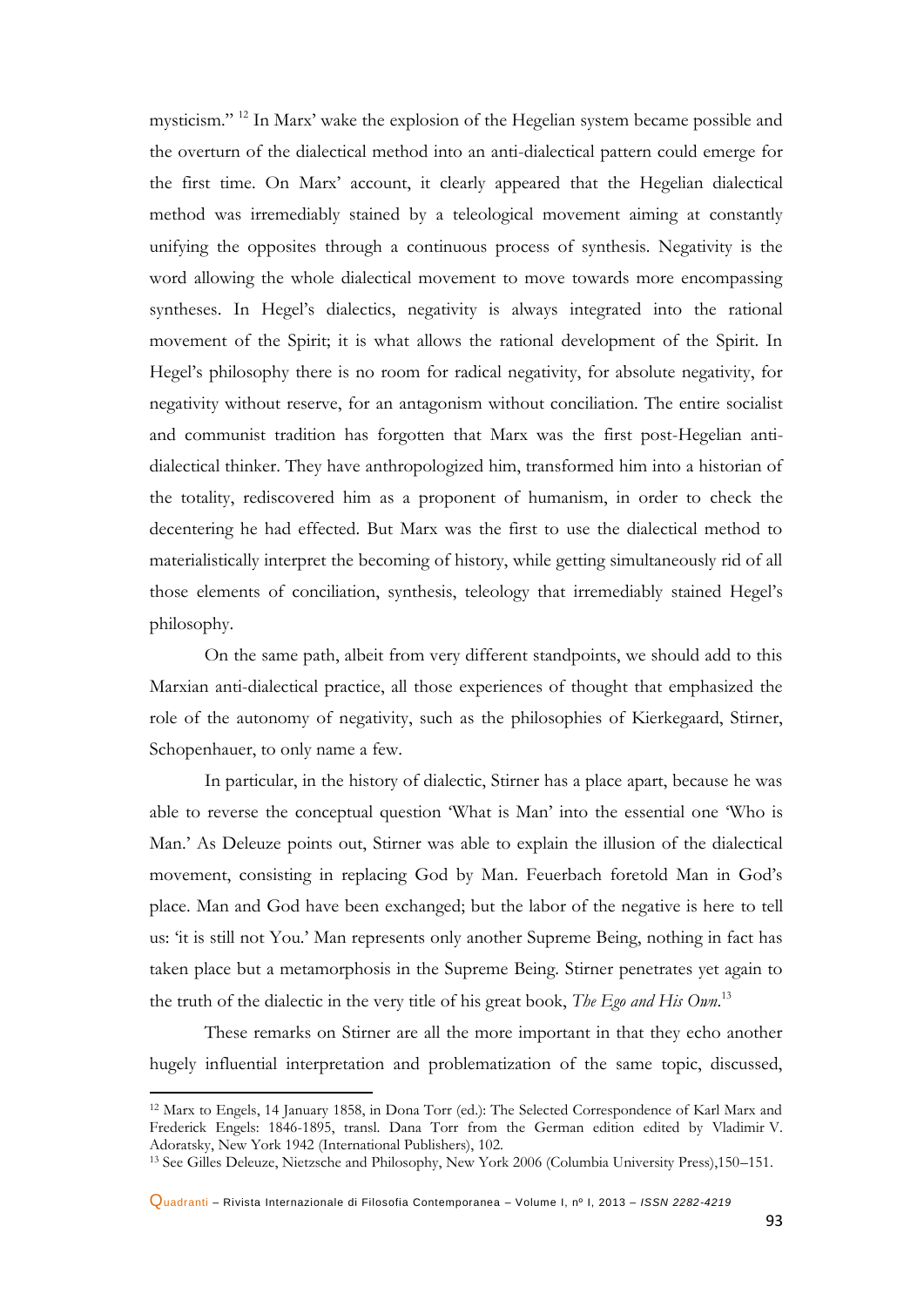however, from a different standpoint: Althusser's discussion of Marx's theoretical antihumanism. Althusser referred to Feuerbach's philosophy to make clear that Feuerbach's attempt to resolve the problems of German idealism by going beyond Kant and overturning Hegel ended up as an anthropology; a kind of reflection in which man takes the place of God, in Max Stirner's words. By the same token, Althusser emphasized the important impact that the reading of Stirner's work produced on Marx.<sup>14</sup>

Marx (and Engels) had been profound impressed by the reading of the influential work appeared at the end of 1844 under the signature of Max Stirner. In his book, Stirner developed a critique of all universals inasmuch as universal notions are abstractions, which means that they are fictions,. Stirner was meaning (although this became much more clear later through Nietzsche's critique) that the death of God signals the end of metaphysics and implies the death of all universals (be in the form of God, Man, Church, Socialism, Revolution, or Christianity…). According to Stirner, these fictions, i.e. abstractions, are perverse dominations since they are used to substitute for individuals and the thought of individuals.<sup>15</sup>

Marx will respond to this critique through an analysis that highlights where resides the power of such abstractions. So, he poses a question unprecedented in philosophy: the question of ideology and provides an answer in terms of class. The division of society into classes is a condition to also understand the structure of thought and how ideas become dominant. Marx connects the question of production of ideas with the question of domination. By doing so, he does not take away the production of discourses from the field of struggles and practices in which they are constituted. As Balibar stresses: "Marx, for his part, was seeking rather to effect a critical distinction within the very use of the concept of 'truth' by relating every statement and every category to the conditions of its elaboration and the historico-political stakes

<sup>14</sup> See Louis Althusser: For Marx, London/New York 1996 (Verso). This book, first published in 1965, is a collection of texts published elsewhere between 1960 and 1964. See in particular the texts on Feuerbach, on the young Marx, and 'Marxism and Humanism'*.* See also, Id., 'The Humanist Controversy' (1967), in The Humanist Controversy and Other Writings, edited by F. Matheron, translated by G. M. Goshgarian, London/New York 2003 (Verso), 221–305. See also Etienne Balibar, "L'objet d'Althusser," in Politique et philosophie dans l'œuvre d'Althusser, edited by Sylvain Lazarus, Paris1993 (PUF: Pratiques Théoriques), for the discussion of the Althusserian problematic but also for what is at stake in the debate around the anthropological question in modern French and contemporary thought. See also, by the same author, "Le Structuralisme: une destitution du sujet?," in 'Revue de Métaphysique et de Morale', no. 1 (2005): 5–22.

<sup>15</sup> See also Etienne Balibar, The Philosophy of Marx, London 1995 (Verso), 33-36.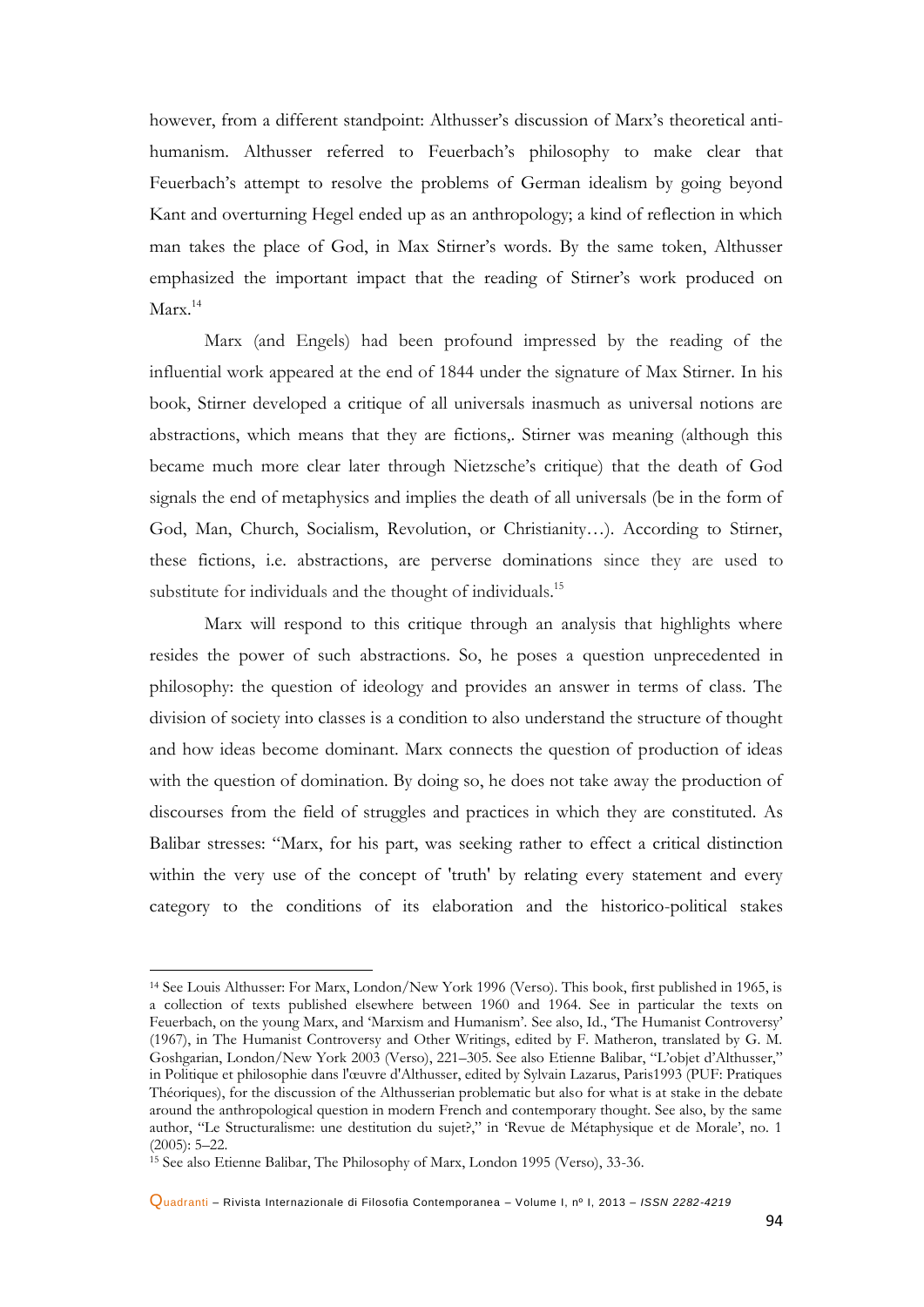involved". <sup>16</sup> Therefore, one could say that by posing the question of ideology Marx was not putting the question of the metaphysical distinction between error and illusion, neither was he asking for the problematic of consensus. He was raising rather the question of the conditions in which discourses are elaborated and take their form and validity.

However, the most powerful model for the critique of the Hegelian Logos was given to us more than one hundred years ago, when Nietzsche's philosophy for the first time appeared in its blazing form. The Nietzschean enterprise can be understood as at last bringing that proliferation of dialectics to an end. With his announcement of the death of God, Nietzsche brought about an epistemological break in modern knowledge. The death of God is a grand, noisy, dialectical event; but it becomes entirely understandable only if it is associated with the doctrine of the overhuman. If we accept the death of God as an isolated doctrine without any reference to the overhuman, we are still dwelling on nihilism and dialectic and are unable to find a way out of it. Dialectic foretells the reconciliation of Man and God, the replacement of God by Man. Nietzsche explains that nihilism involves a long chain: it is about morality taking the place of religion, history and progress taking the place of divine values. Nihilism is about values such as evolution, progress, the good, socialism, and happiness, replacing God. However, such a replacement does not imply an important change. It is only a step forward in the desert of nihilism. Man kills God to take the place left behind by an absent God. Values change, while the nihilistic perspective remains. On the contrary, the question Nietzsche asks is: Who overcomes Man? How can Man be overcome? It is important to understand that Nietzsche's overhuman has nothing of the dialectical. The overhuman may triumph only if s\_he affirms and creates new values. Then, Nietzsche too, like Marx, overturned dialectic.

In order to realize the true critique in the wake of Nietzsche's philosophy, the first step to be accomplished consists in destroying all the illusions of anthropological sleep. Foucault engaged in this trajectory from the late 1950s through his commentary of Kant's *Anthropology*. Then, the thesis about the death of Man found its meaningful expression in Foucault's book *The Order of Things*. In the final pages of that work, published in 1966, Foucault announced that man would be extinguished if the fundamental arrangements of modern knowledge were to disappear. Foucault's thesis

<sup>16</sup> The Philosophy of Marx, 46.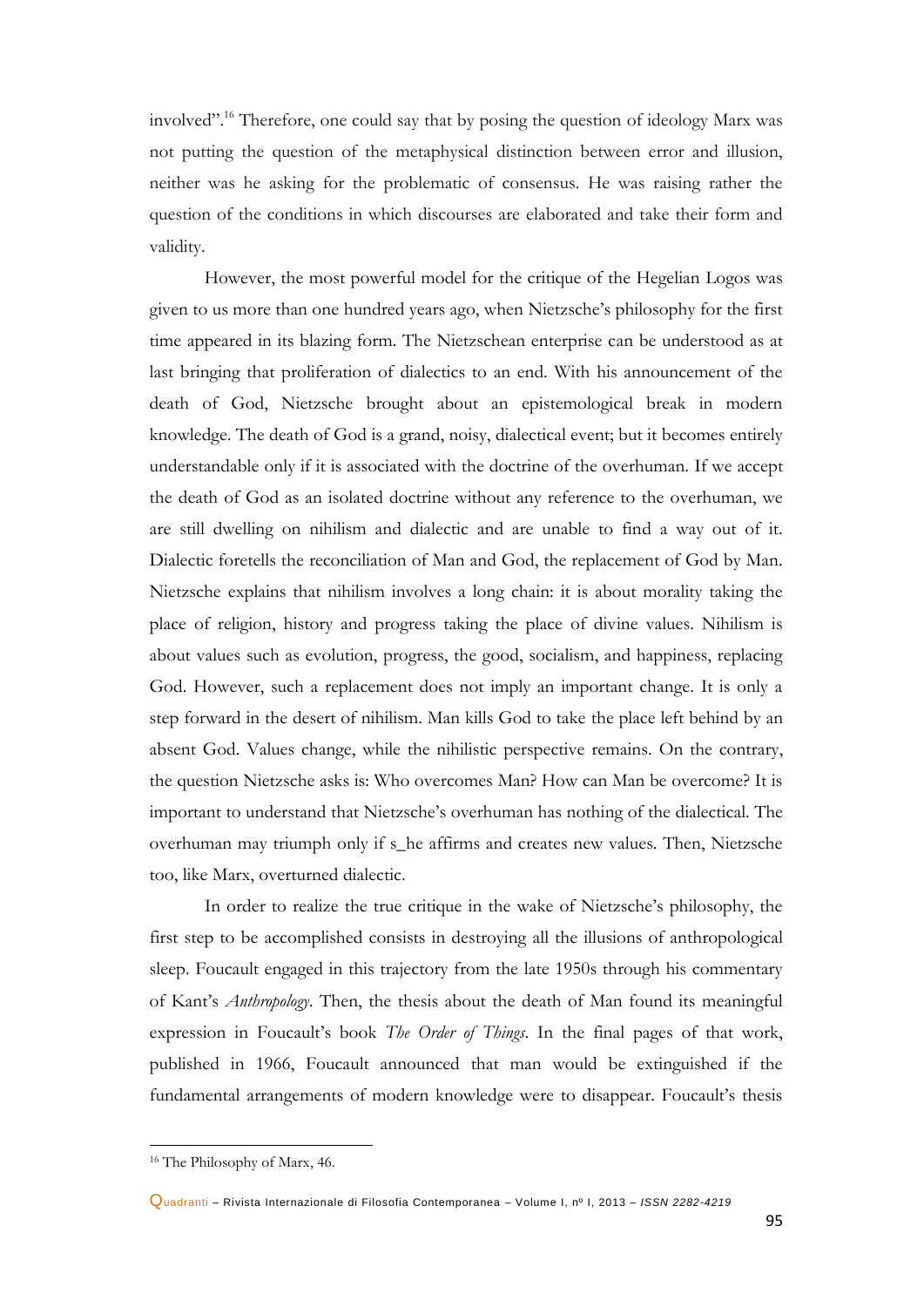about the death of man extended Nietzsche's proposition, inasmuch as it explained that the death of God implies the death of man. Foucault's concept developed into the space left behind by an absent God and does not call for any coming God.

From the left-wing Hegelians to the Frankfurt school, from Kierkegaard to Nietzsche, from Dostoevsky to Freud, from Weber to Heidegger and Bloch, an experience of thought orbiting the autonomy of negativity emerges. Despair as mortal illness in Kierkegaard, the underground in Dostoevsky, Being-towards-death and finitude in Heidegger, the eternal return in Nietzsche, violence as the maieutics of history in Marx, erotic immoralism in Otto Gross, the neurosis in Freud, but also the insane in Foucault, to only name a few experiences, are all concepts orbiting the emergence of forms of negativity that can no longer be included into the dialectical logic of development, that can no longer be involved in the Hegelian synthesis, in its *Aufhebung* (sublation), interpreted as a teleological-evolutionist process. A form of absolute negativity, of negativity without reserve, of irremediable negativity appears here. An entire discipline, an entire "method of meditation" – to paraphrase Bataille – is called here in order to laugh at philosophy, that is to say at Hegelianism. Negativity becomes a revolutionary break, an interruption without reserve, a pure discontinuity, an exodus without return.

The notion of negativity is the pivotal concept around which the understanding of the transition from a dialectical pattern to an anti-dialectical one is made possible: while being crucial in Hegel's philosophy, it is also what allows the overturn of dialectic. To the extent that negativity partakes in the dialectical movement of the triad (thesis, anti-thesis, synthesis), it fits into the logic of the system. But as soon as it acquires autonomy and radical independence, it breaks the logic of the system. If we got rid of this logic of conciliation, of synthesis, we could have in our hands a powerful tool of analysis resting on a logic of antagonism and of conflict. For sure, not all problems would have been solved. But, in a way, we would be on the pathway leading to the explosion of the logic of the system.

If we keep in mind the broad spectrum of these heterogeneous experiences struggling against the encompassing dialectical method, we can also easily understand why it was no accident that until the 1930s, the term dialectic was understood pejoratively. To further add to the experiences mentioned above, we can also remark that for a neo-Kantian the dialectic was the logic of appearances, whereas for a Bergsonian it could engender nothing but a purely verbal philosophy. The real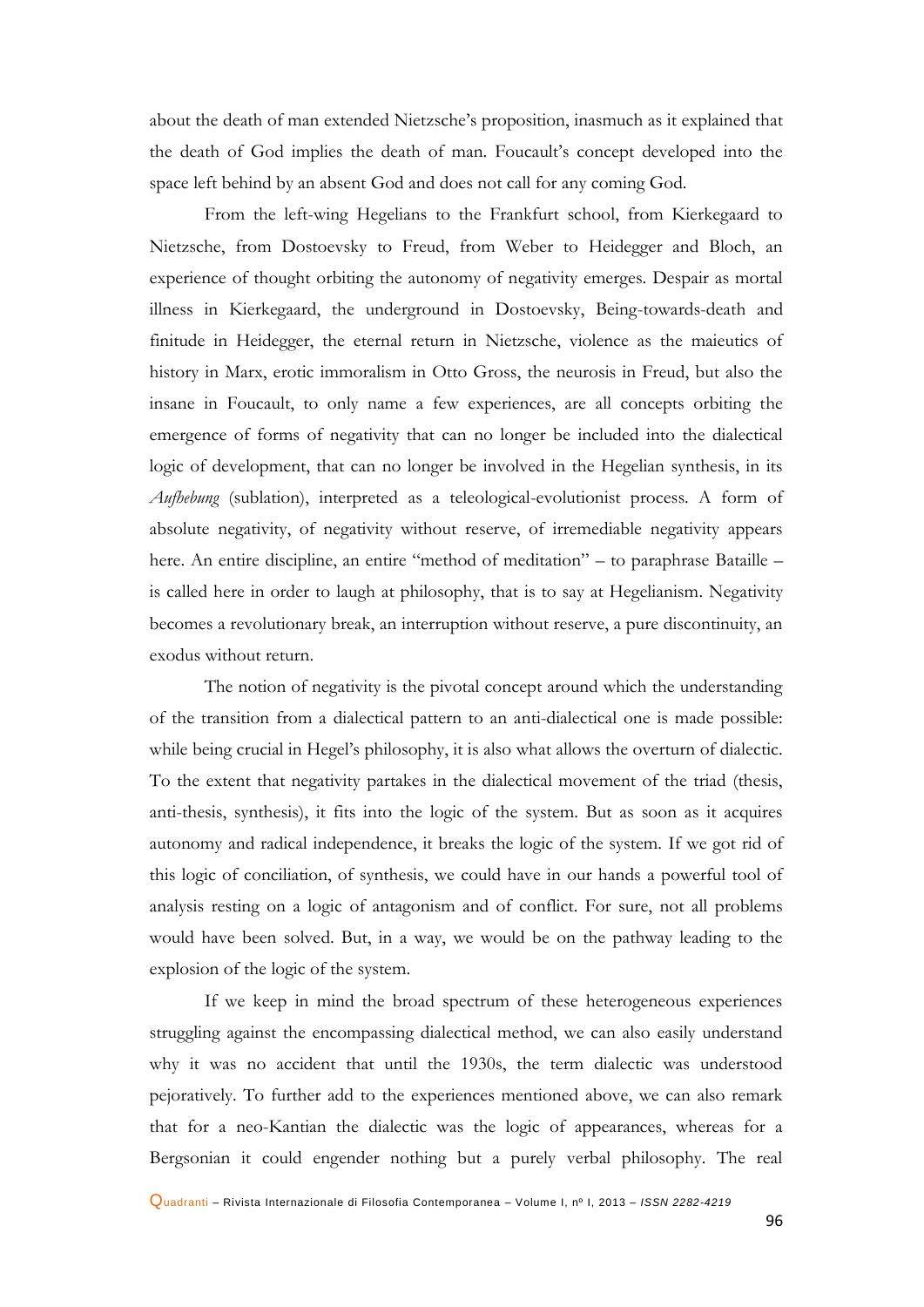hegemony of Hegelianism started after 1930 when the revolt against neo-Kantianism coincided with the decline of Bergsonianism. Starting with the 1930s dialectic became such a lofty concept that it would have been offensive to request a definition. In 1957, Sartre remarked: "the dialectic itself […] could never be the object of concepts, since its movements engenders and dissolves them all."<sup>17</sup>

It would be highly misleading, however, to interpret the anti-dialectical reorientation of our recent culture as the liberation from an old illusion, the transition into the luminous consciousness of an age-old concern, the entry into objectivity of something that had long remained trapped within beliefs and dialectical philosophies. It was rather the entry of thought into a new form of thinking and practice that called into question the reflection on rationality, continuist representations of history, historical progress, dialectical rationality. Topics inherited from the immediate post-war period, which now mingled with the simultaneous problematization of narrative realism, of filmic realism, as in the Italian Neorealism or in the French Nouvelle Vague.

Contemporary thought was able to muster all the figures which disrupted the system, which struggled against the forms of Hegelianism: Foucault, Deleuze, Artaud, Bataille, Roussel, Blanchot, Antonioni, Godard, Klossowski, to give just a few names. In the experiences of these authors the problem was no more the construction of a system (like in Hegel's philosophical project), but the construction of a personal experience, that is to say the attempt at reaching a certain point in life that is as close as possible to the "unlivable," to that which can't be lived through. Experience has here the function of wrenching the subject from itself, of seeing to it that the subject is no longer itself, or that it is brought to its annihilation or its dissolution. The antidialectical pathway is a project of desubjectivation, involves an idea of a limitexperience that wrenches the subject from itself.

By mustering some figures which  $-$  as we said  $-$  disrupted the (Hegelian) system, we summon some authors as if they covered the same empty space of a shared experience. But why associate the names of different authors with the same intellectual undertaking? While there is no question of flattening the existing differences among these authors or, what would be worse, of reducing them by referring to common roots, it is nevertheless a fact that their works refer in different ways to a project of destroying the notion of the foundational subject and system in philosophy. Calling the

<sup>17</sup> Jean-Paul Sartre: Search for a Method, transl. Hazel E. Barnes, New York 1968 (Vintage), 171.